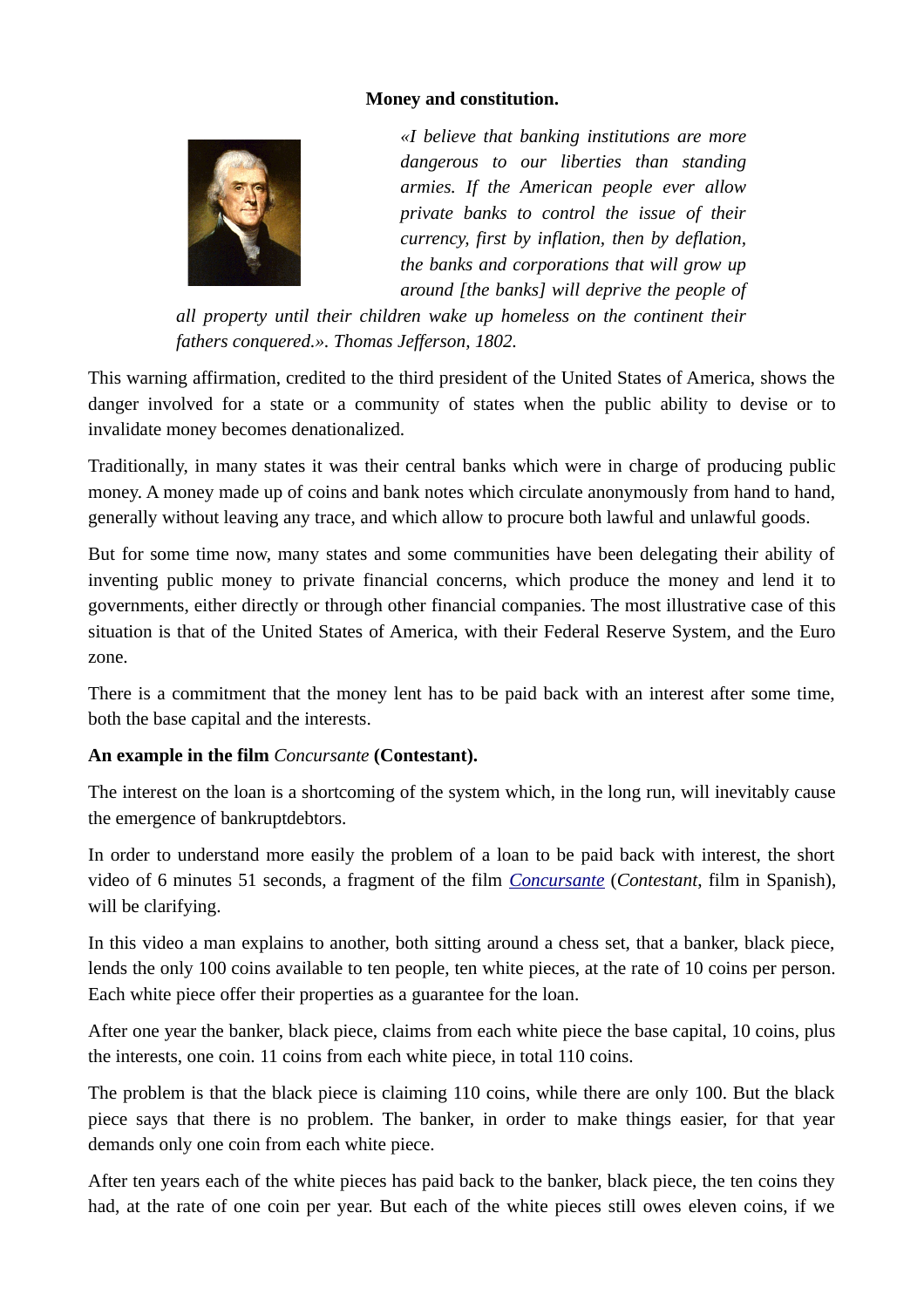dismiss the fact that the interests could be cumulative.

At the end the ten white pieces become bankrupt debtors, and the goods they had offered in guarantee become the property of the banker. And all this in exchange for nothing.

### **The states and the debt with interest.**

Companies are profit making organizations which, in the best of cases, make profits which allow them to pay back the debts they have run into with the financial concerns.

It must be pointed out, however, that states are not profit making companies, but use the money to obtain resources, building infrastructures and offering public services. For this reason they will not only not be able to pay back the interests of the borrowed money, but they will also not be able to pay back the base capital.

This explains why the states, whose ability to invent money has been denationalized, see their indebtedness increase year after year. Sooner or later, the moneylenders will demand to be paid back the accumulated debt, and the state will have to increase taxes, to cut down on the budget, to sell and denationalize its infrastructures, health, education, services and public pensions.

## **The European treasury and debt disunion.**

Joan Casals, who was the president of the PIMEC (Petita i Mitjana Empresa a Catalunya – Small and Middle Enterprise in Catalonia) published an article under the title *[The European tax disunion](http://www.bardina.org/nw/escrits/jcasals-the-european-tax-disunion-en.htm)*, in the Catalan newspaper *Avui*, on July 16, 1997. In this article he warned against the danger of a monetary union in Europe without a tax union. A tax union would have implied an economic payment by the countries with a higher production to those which had a lower one, as is being done in the USA. Without this tax union, less productive states, such as Greece, have ended up with an economic collapse and with serious budgetary reductions, because of the debt build up.

Even the economic and data processing expert [Martin Armstrong,](http://www.bardina.org/nw/escrits/martin-armstrong-two-interviews-en.htm) when he was approached by the European authorities for advice on the creation of the Euro, advised to apply a tax union in addition to the union of the public debts of the different states in a European joint debt. Both measures were rejected.

### **The case of the Spanish state.**

The Spanish state having the *peseta* had its own competence to invent public money without generating debt until 1998, when the head of the government José María Aznar, with Rodrigo Rato and Mariano Rajoy as vice-presidents, undersigned the transfer of this competence, which was then in the hands of the Bank of Spain, to the European Central Bank, within the new European common currency.

On January 1, 2002, the European Central Bank allowed the emission of Euros, by way of loans which it received from private financial concerns. In theory, these Euros must be paid back at an interest. In practice, the payment back of these Euros is impossible.

At the beginning, when the loan is established, the debtor has money availability to spend, it seems as if there were plenty of money on the market, and his economy is flourishing. But when the loan arrives at maturity and it must be paid back with interest, privation and destitution appear. It is what is said in the starting paragraph attributed to Thomas Jefferson, and what happened to the Spanish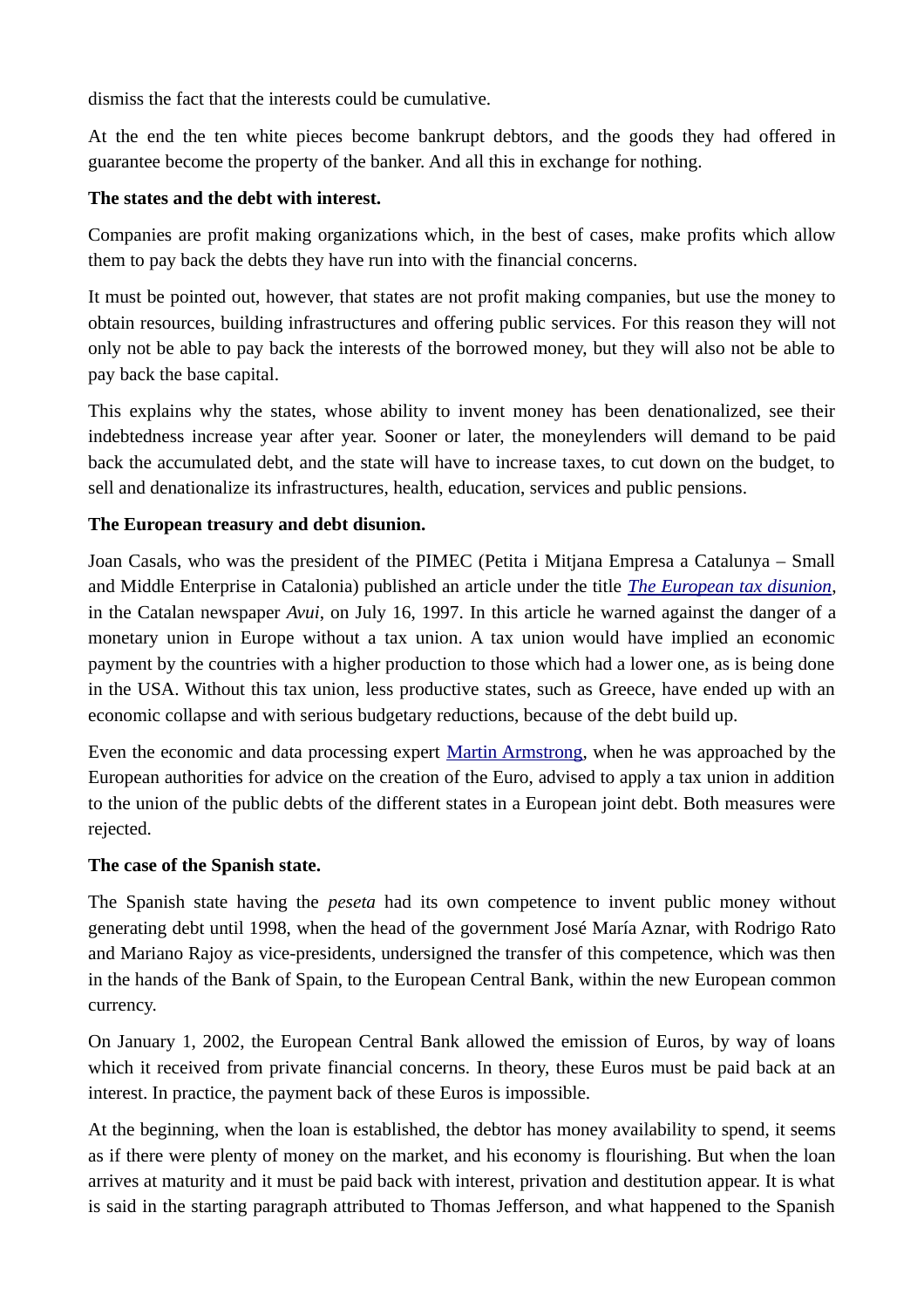economy with the initial increase of property mortgages and the ensuing crisis.

The different Spanish governments have had to cut down on their budgets and to compel the autonomous and municipal administrations to do the same. The public pension funds have decreased by 200,000 million Euros in successive acquisitions of state public debt. With these revenues, the result of the purchase of public debt, and the purchase of public debt by the financial concerns, the state government is able to balance its budget. For the time being.

# **The debate on a new Catalan constitution.**

A sentence by the Spanish Constitutional Court on the project for reforming the Autonomy selfgovernment statute of Catalonia, which had been prepared through a deep participation of the Catalan society, restricted for this autonomous community many functions and attributions which it was expected to assume again in this bill, functions and attributions that the same court had not rejected in the projects of reforming the statutes of other Spanish autonomies.

This situation has awakened, in a great part of the Catalan society, the will to recover the national freedoms which were lost centuries past, to create a new state and, therefore, to prepare a new constitution. Among the allegations in its favour is the necessity to put right the Catalan economy, which suffers an important yearly chronic deficit in its tax balance with the Spanish state.

There have been some initiatives for a constitutional debate, one of them coordinated by judge Santiago Vidal [\(https://www.unanovaconstitucio.cat\)](https://www.unanovaconstitucio.cat/). In its original articles draft the following article is submitted with respect to money:

*Article 89. Currency and the Central Bank of Catalonia (CBC).*

1. *The euro is the legal tender in the whole of the Catalan State.*

2. *The emission of coins and notes will be the exclusive scope of the Central Bank of the* 

*republic, in accordance with the standards and limitations given out by the European Central Bank.* 3. *The permanent seat of the CBC will be the city of Barcelona.*

Being aware that the euro is a currency generated by means of a debt with an unpayable interest, and the difficulties to modify this feature within the European institutions, **the consequence, in the long term, of assuming this article 89, in its sections 1 and 2, in a hypothetic Catalan state, may mean the ruin of the state and of its society**. The same consequences which may face the Spanish state and the whole of the Spanish society if they carry on in the same way.

To this effect, it would be much better for the suggested constitution not to mention at all its monetary system, to give freedom to its public institutions and to its people to take up other better solutions, rather than imposing an official single sort of currency based on the debt with interest. It is the case of the first draft of another project for a Catalan constitution which is being discussed at present in the internet [\(http://www.constitucio.cat\)](http://www.constitucio.cat/). A team of lawyers is working out a common ground project [\(http://www.reiniciacatalunya.cat\)](http://www.reiniciacatalunya.cat/) with contributions from the existing drafts of constitution, gathering suggestions from other areas and listening to the different opinions from the people.

What is valid for the constitution project of a hypothetic Catalan state, is also valid for any other constitution project of any other state.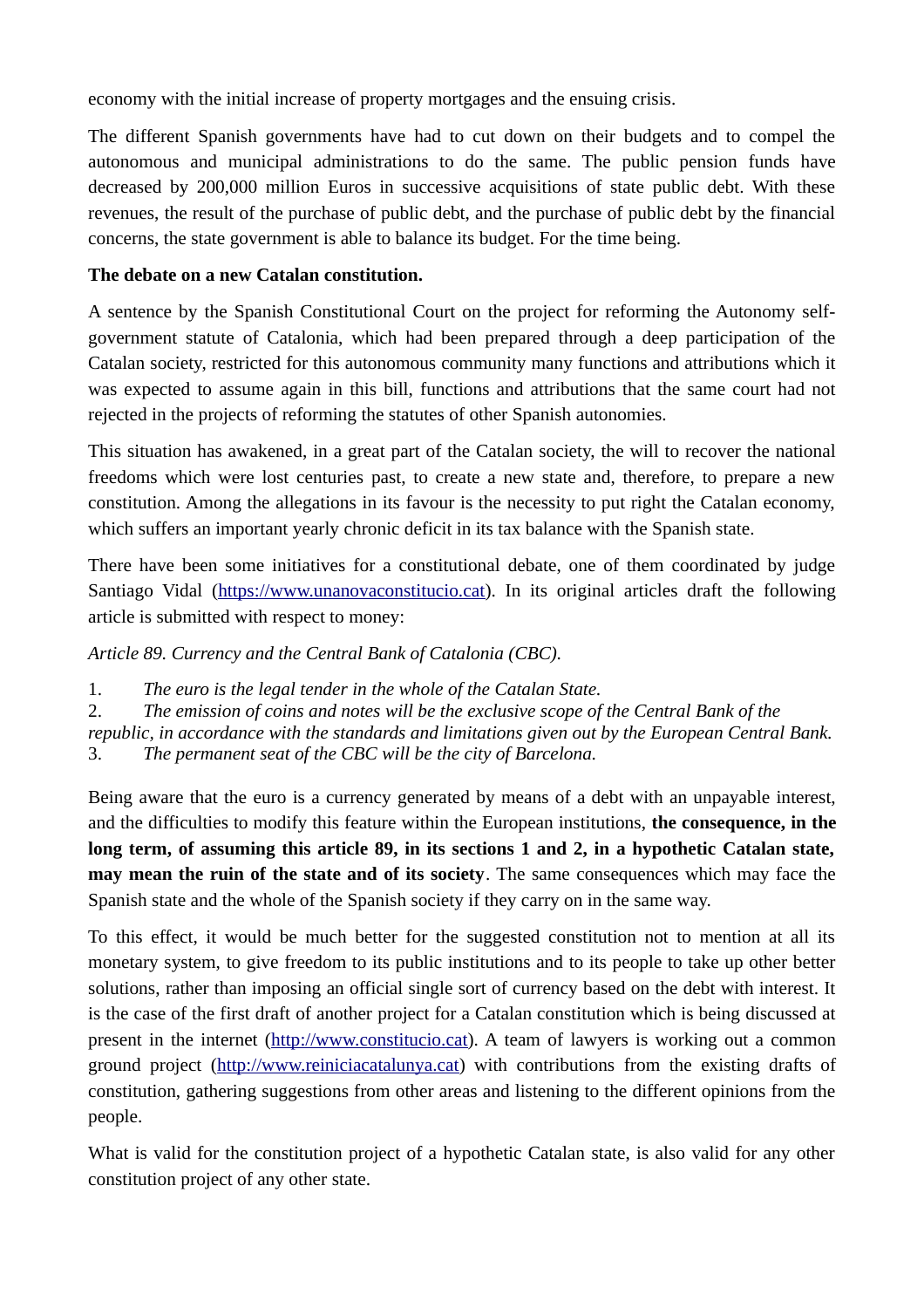### **Complementary currencies, social and local.**

Jordi Griera, industrial engineer and co-founder of the Institute of Social Currency, tells us in some of his talks, as for example *[La moneda, la gran desconeguda](http://www.bardina.org/videos/la-moneda-la-gran-desconeguda-cat.htm)* (*Currency, the great unknown one*), given in August 2, 2013 at Figueres, and *[La moneda social](http://www.bardina.org/videos/la-moneda-social-por-jordi-griera-castellnou-del-bages-es.htm)* (*Social currency*), of June 2014 given at Castellnou del Bages, that in some places in the world there are social nominal currencies which liven up local economy. For example in Switzerland since about 80 years there is a complementary currency called *Wir*, which operates successfully for 60,000 companies in this country, with a volume equivalent to three thousand millions Euros, according to a documentary made by RAI. This social currency offers money availability within the market, its monetary flow not being limited by successive loans to be paid back at an interest**.**

Besides, it must be remembered that the great banks use to earmark 98% of the money invested by their clients in stocks which offer a high return, for example currency speculation, oil and its byproducts, arms, etc. Only 2% becomes invested in the same market from which this money comes. This makes the proximity market to suffer a great disinvestment. The responsibility for this situation does not accrue so much to the banks themselves, but to the clients who demand these high returns.

For this reason, the production and consumption economy suffers a great capital shortage (*deflation*). This capital, on the contrary, is plentiful in the speculative economy (*inflation*). This is called *stagflation*.

On the contrary, the money flow of a social currency remains wholly and without any loss within the market where it is produced. In the case of *Wir* its activity is countercyclical: it increases under situations of depression and decreases in situations of plenty, thereby softening the effects of the crisis.

### **Nominal currencies.**

In the origin there was a nominal currency. According to the article *[The Earliest Precursor of](http://www.bardina.org/padeenin.htm) [Writing](http://www.bardina.org/padeenin.htm)*, by archaeologist Denise Schmandt-Besserat, published in the magazine *Scientific American* in June 1977, the economy of the bank-temples of the empire-cities of Sumer from about 8000 to 2300 b.C., was based on current accounts of clay tokens pierced and held together with strings, delivery notes made as baked clay balls with the tokens inside, and contracts of chequeinvoices with tablets made of baked clay. Their introduction occurred in a period of growing peace.

Anonymous currency has existed for about 4300 years. Its birth happened at the beginning of the first imperialisms. Together with the notes it allows both the purchase of lawful goods, such as food and cloths, and of unlawful goods, for example the reputation of a person. They are the main factor of corruption of society.

The telematic nominal money may circulate more quickly. It can leave a trace and, therefore, a judicial proof of each exchange. This feature promotes ethics and responsibility. It allows a more transparent economy where each agent may know the details of the whole market on equal conditions.

The social currency *Wir* in Switzerland, the same as other social currencies, for example the *Turuta*, of Vilanova i la Geltrú in Catalonia, are nominal social currencies, in alternative to the official ones. They encourage local economy, transparency in the exchanges, and the limitation to lawful goods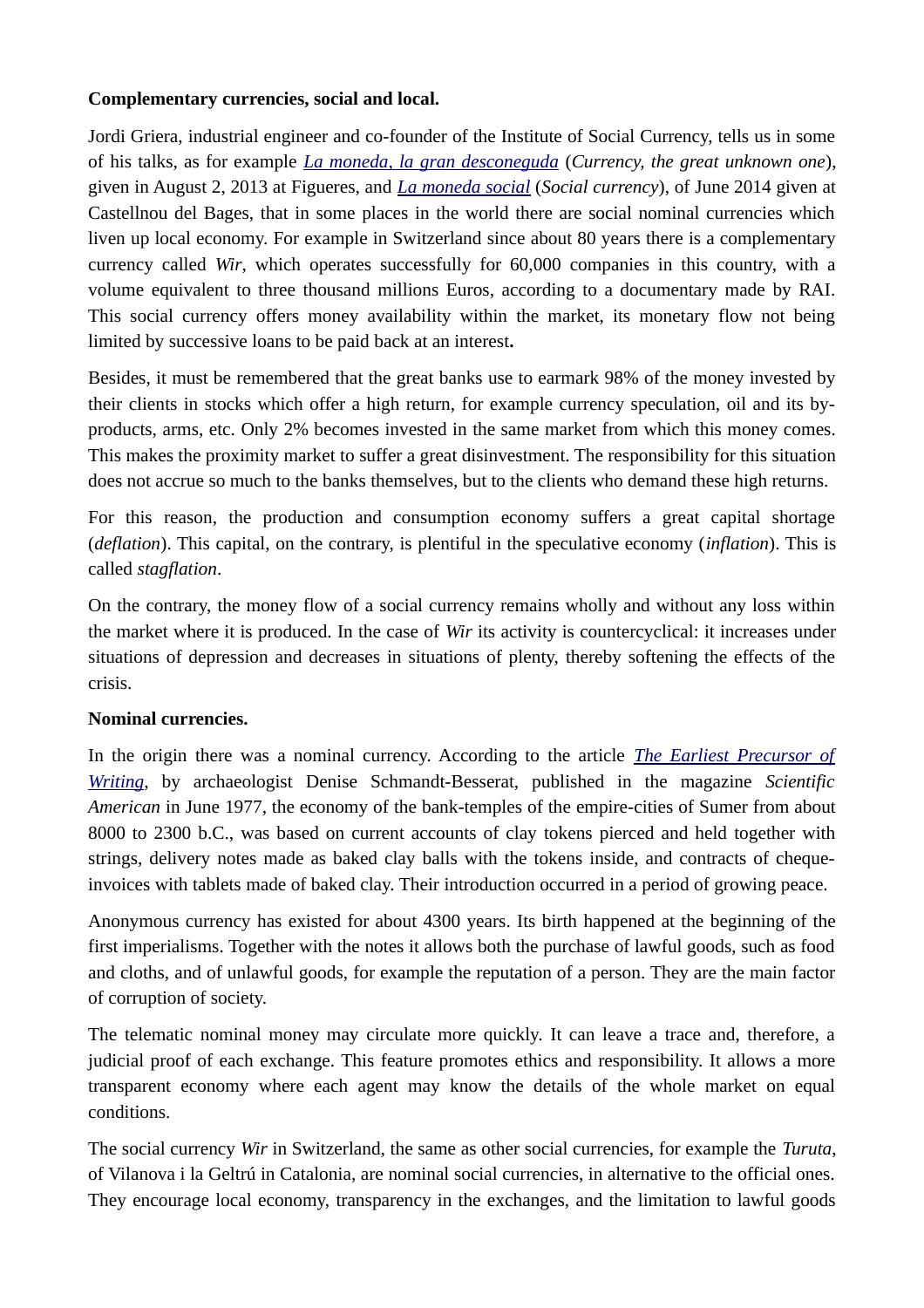and services. They are therefore a check on corruption.

It is clear that the constitution of a state should not forbid these experiences if it wants to avoid the impoverishment of its society.

### **A bank free of interest.**

In order to mend this fault of the system which is the interest on loans, there have appeared two bank initiatives innovating on this matter. One of them is the Swedish *Jak* bank, and another one the [Islamic bank.](http://www.bardina.org/nw/escrits/directa-najia-lotfi-el-coran-promueve-la-economia-social-es.htm) Both offers of the ethical banks without interests are excellent examples of a practicable alternative both for the private bank as for the system itself.

## **The General System.**

Agustí Chalaux (1911-2006) and Lluís Maria Xirinacs prepared, together with other associates, the General System. A political, economic and social model where the existence of an exclusively nominal money is submitted. Within their association, the Centre d'Estudis Joan Bardina, they drafted a first book called *[Tercera Via](http://www.bardina.org/nw2/tercera_via/terceraviact.htm)* (*Third Way*, book in Catalan), which has gone unpublished for thirty years, but was inspired by others published previously, such as *[An instrument to building](http://www.bardina.org/einauk00.htm) [peace](http://www.bardina.org/einauk00.htm)*, *[Essay on currency, market and society](http://www.bardina.org/ammsukin.htm)*, *[Telematic currency and market strategy](http://www.bardina.org/mtemukin.htm)*, and *[Decrees](http://www.bardina.org/decretos/dleyesin.htm) [for a constitution in the 21st century](http://www.bardina.org/decretos/dleyesin.htm)*.

Within the General System, the ability to create public money rests within the community, being responsible for this the public administration, either the townships or the community of states having their own currency.

The virtues of ethics, transparency and responsibility are encouraged by a nominal currency which leaves a judicial proof of every exchange, and which allows to know, with full knowledge of the facts, the statistical details of the whole market. The economy planners and specialists may see that this field of study becomes a real science. The tax fraud becomes more difficult and the taxes may be lessened if there is a tax on every operation and a tax on the land to bring about a non aggressive municipalisation.

A consequence of a nominal currency is the introduction of a universal basic income. At the beginning, the General System claimed a social salary only for the people which had no income. But specialists of the basic income have observed that the social salary is a positive discrimination which encourages unemployment, while a universal basic income, more reduced but offered to everybody and compatible with any other income, encourages the increase of paid employment, because then everybody becomes a consumer, merchants can see their goods and services sold, and may offer more employment. Material destitution is then eliminated.

By combining the measures of nominal currency and basic income, delinquency because of money, which usually fills the prisons, goes down dramatically, because nominal currency makes difficult the opportunity of transgression, while the basic income reduces the need for it.

Within the General System, Justice is the owner of the telematic currency networks. It is completely independent from the lawmakers and executioners of the state, and manages a fixed part of its budgets, both the ordinary and the extraordinary ones. An independent justice with enough human and material resources may help to solve very quickly the conflicts which appear within society,